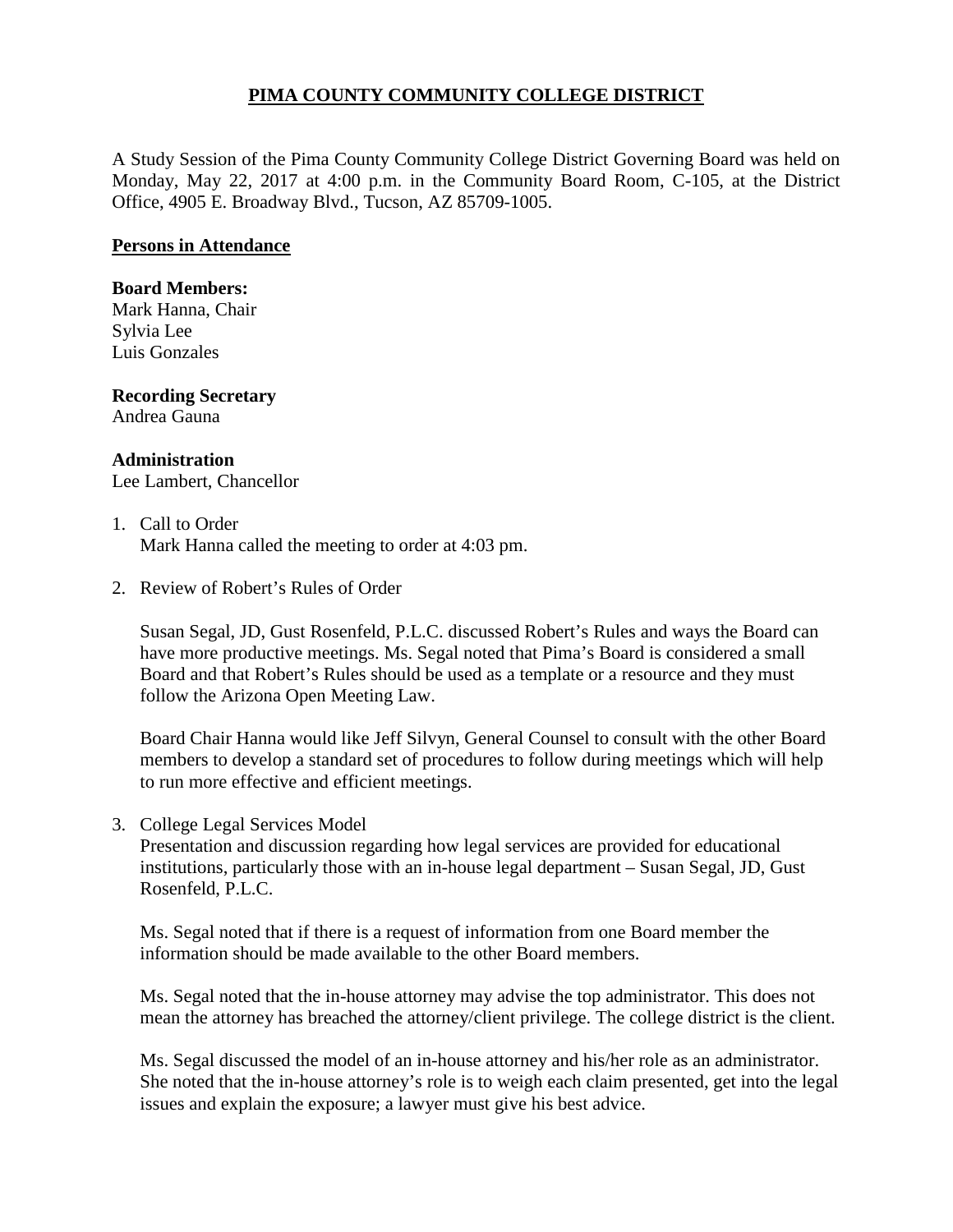Ms. Segal reported that sometimes there may be a need to bring in another attorney for a second opinion. She also noted that having two attorneys, one to represent the Board and one to represent the administration, could be costly and unnecessary. Ms. Segal suggested that if the Board would like a second opinion on a particular case, the Board may contact the inhouse attorney to request an outside counsel to evaluate. If the in-house attorney refuses, the Board may put this on an agenda and vote to hire an attorney to review.

Ms. Segal is able to create a policy that the Board could adopt that would give the Board some latitude to allow them to get outside opinions. This must be done by majority vote or by direction to the attorney, in Executive Session, to get outside opinions.

Board member Lee would like a copy of the job description for the general counsel and deputy general counsel's position. A copy will be sent to the full Board.

4. Student Success and Guided Pathways

Presentation will focus on the introduction and implementation of guided pathways. In particular, it will explore the national trends and data along with initiatives to improve student success under the Game Changers Model as introduced by Complete College America-Gregg Busch, Vice President of Instruction

Mr. Busch discussed the importance of making necessary curriculum changes as well as a redesign of advising in order to make guided pathways successful. It will require a reshaping of the college and the way it does business. Mr. Busch reported that guided pathways has increased graduation rates, closed the achievement gap, and has resulted in lesser or fewer credits. This will also lower student debt.

Mr. Busch provided the Board with samples of block schedules used by many community colleges and careers across the country. These models are an important key point to the pathways success.

Mr. Busch has spoken will all six campuses, Faculty Senate, PCCEA, the counselors, staff, and administrators about this model and what is necessary in its implementation. The next steps are to review the curriculum to make sure it is in alignment. Necessary changes will be made to create occupational degrees that will transfer to universities. This process will take place in the fall.

The student advising areas are currently upping the number of advisors and an e-advising system. This system is similar to one that Arizona State is implementing. The advisors will be trained on the new system by fall and faculty by spring. By next fall of 2018, the college will be ready to roll out the components of guided pathways.

The meeting adjourned at 6:14 p.m.

\_\_\_\_\_\_\_\_\_\_\_\_\_\_\_\_\_\_\_\_\_\_\_\_\_\_\_\_\_\_\_\_\_\_\_\_\_\_\_\_\_\_